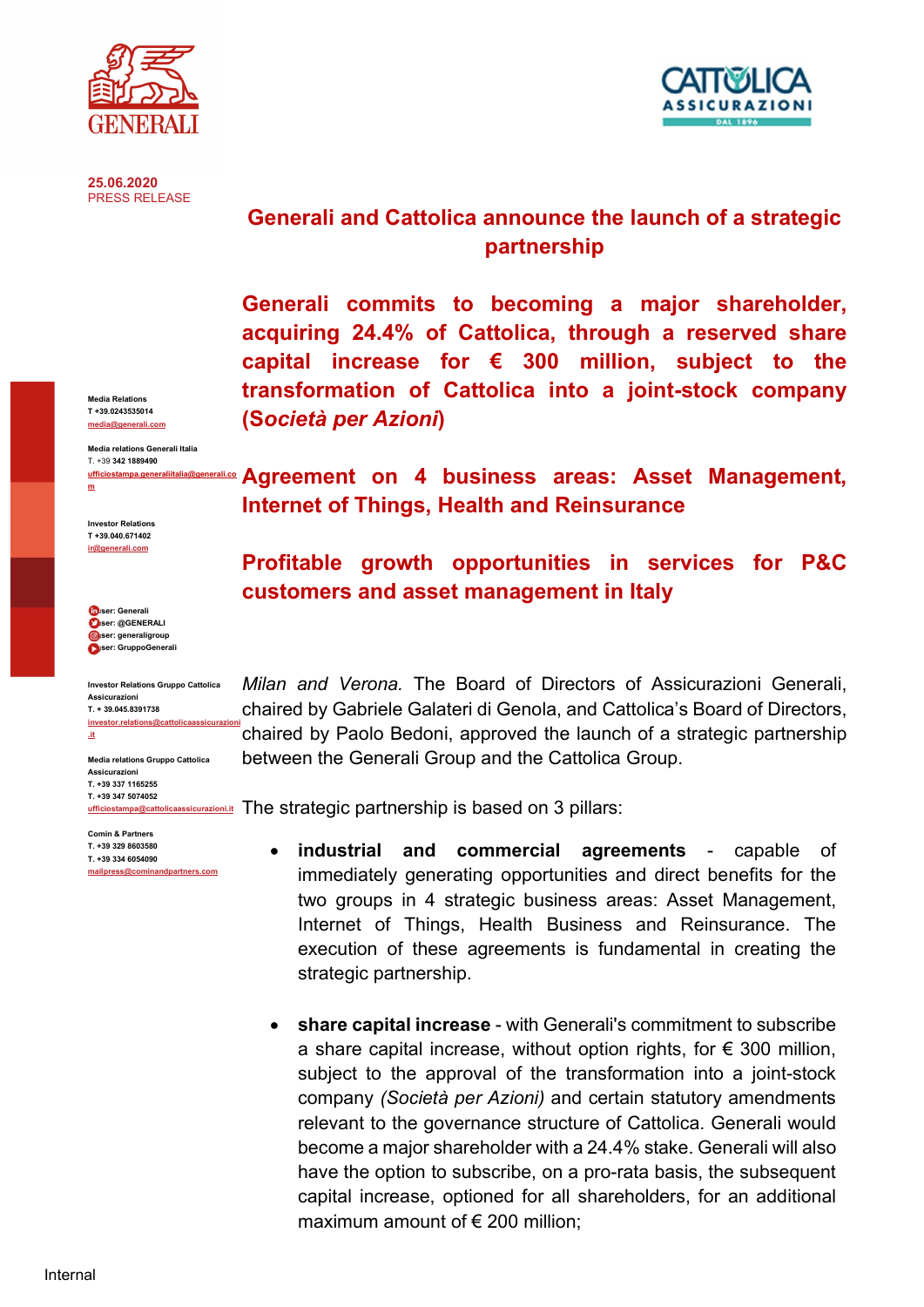

 legal structure and governance - the agreement requires (1) Cattolica's transformation from a cooperative entity to a joint-stock company (Società per Azioni), with effect from 1 April 2021, and (2) the adoption of statutory amendments to protect the investment (in force until the transformation's effective date) as binding conditions for Generali becoming a major shareholder of Cattolica.

### Commercial agreements

The partnership envisages four business and commercial initiatives that represent important profitable growth opportunities in services for customers in the P&C segment and in the asset management segment, leveraging Generali's competencies and capabilities in investment management, digital innovation and health services. This will allow Cattolica to expand and improve the offer to its customers with new and innovative auxiliary services.

In particular, the agreements, which have a multi-year duration, provide for the following:

Asset Management: management by Generali Asset Management of a portion of Cattolica's investment portfolio, with the objective of increasing efficiency, leveraging on specialised competencies and expertise.

Internet of Things: Generali's offer to Cattolica customers of the innovative IOT platform developed by Generali Jeniot to grow the telematics business for cars, homes, pets and companies.

Health Business: extension of Generali Welion's innovative health services, currently not part of Cattolica's product offer, to Cattolica's customers and the outsourcing to Generali Welion part of Cattolica's settlement and assistance services.

Reinsurance: collaboration agreement between Cattolica and Generali, with Generali as the main partner regarding a portion of risks to be reinsured.

#### Share capital increase

The transaction entails Generali becoming a major shareholder of Cattolica, upon meeting certain conditions, through the subscription of a share capital increase, without option rights, for a total of  $\epsilon$  300 million. This transaction would allow Generali to obtain a 24.4% stake in Cattolica (calculated excluding treasury shares). The share capital increase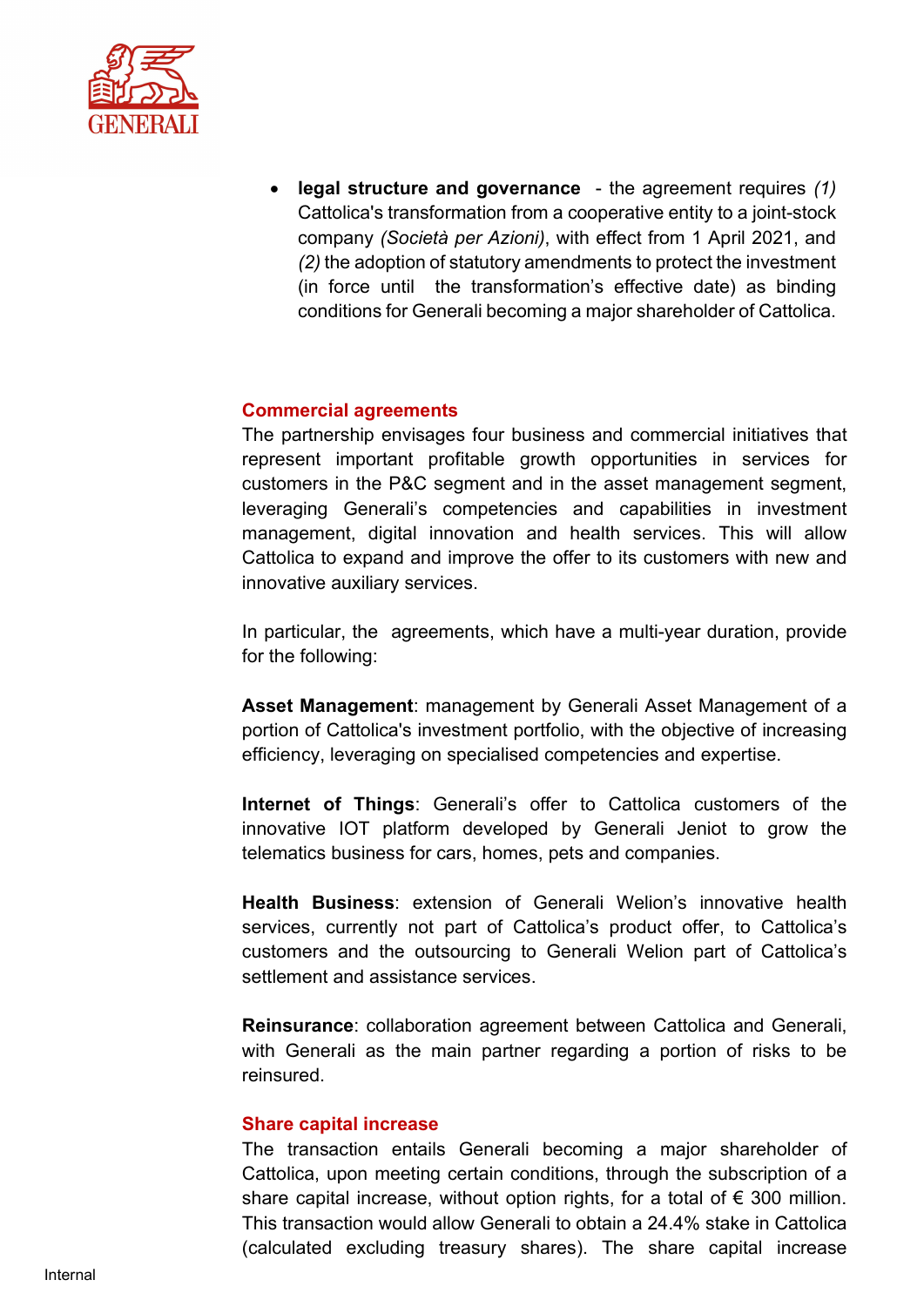

reserved to Generali, without option rights, provides for the issue of 54,054 million shares of Cattolica at an issue price of  $\epsilon$  5.55 per share.

In addition to the share capital increase of  $\epsilon$  300 million, Cattolica is also planning to approve a share capital increase, optioned for all shareholders, for a maximum amount of  $\epsilon$  200 million to be carried out subsequently, in order to complete the strengthening of its capital position, as required by the Regulatory Authorities.

Specifically, the Cattolica Board of Directors is expected to convene the Extraordinary Shareholders' Meeting, to be held no later than July 31<sup>st</sup>, to approve the transformation of the company into a joint-stock company (Società per Azioni) and the related amendments of the Articles of Association.

The Board of Directors of Cattolica will approve the following by July 15:

- the first tranche of the capital increase (for €300 million) reserved for Generali with new shares issued at the above mentioned price of €5.55 per share;
- the second tranche of the capital increase (for  $\epsilon$ 200 million) with option rights.

### Legal Structure - Governance

The subscription of the reserved share capital increase requires:

- prior approval of the transformation of Cattolica into a joint-stock company, Società per Azioni,(with effect deferred to 1 April 2021);
- prior obtainment of all of the authorisations and/or approvals necessary from the competent authorities; and
- prior adoption by Cattolica of certain statutory amendments designed to protect Generali's rights from the moment of the subscription of the share capital increase, without option rights, until the effective date of the transformation; these amendments include Generali's veto right in Shareholders' Meetings and in the Board of Directors regarding certain pertinent matters to protect Generali's financial interests as investor and partner of Cattolica as well as the appointment of 3 members of the Board of Directors, all of which will be fully described in the communications that will be issued pursuant to applicable legislative and regulatory requirements.

Marco Sesana, Country Manager & CEO of Generali Italia and Global Business Lines, commented: "The strategic partnership with Cattolica